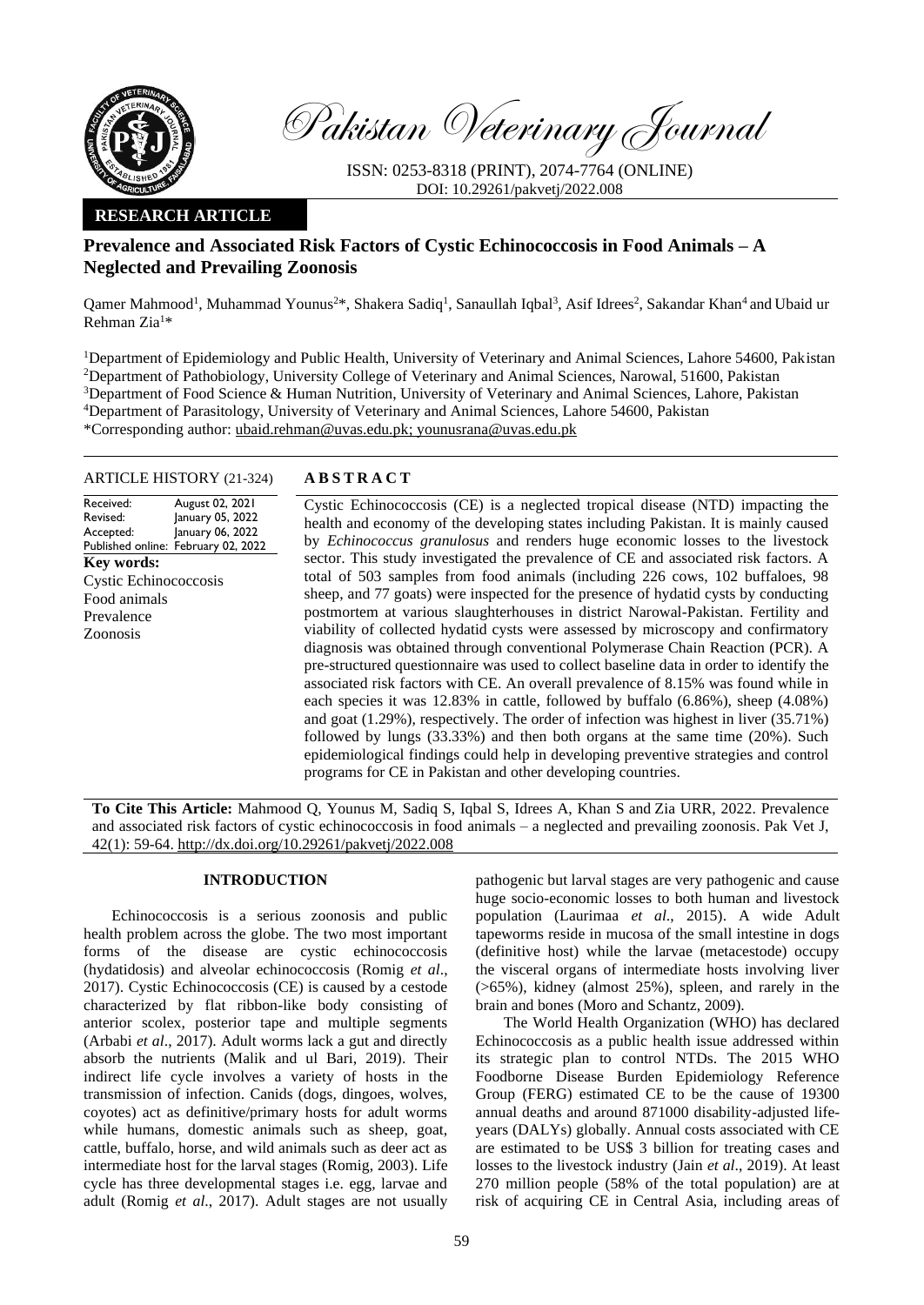Mongolia, Kazakhstan, Kyrgyzstan, Tajikistan, Turkmenistan, Uzbekistan, Afghanistan, Iran, Western China and Pakistan.

Pakistan has a large livestock population and rearing of livestock for milk and meat purpose are the only sources of income for rural and peri-urban inhabitants (Usman, 2016). Parasites like CE are prevalent among various geographical areas in Pakistan. The CE is an emerging public health problem that is causing socioeconomic losses to the country. There are ten different geographically distributed strains of CE ranging from G1- G10. These genotypically distinct strains exist with unalike host empathies. These include sheep strain (G1), goat strain (G2), buffalo strain (G3), horse strain (G4), cattle strain (G5), camel strain (G6), pig strains (G7, G9), and deer strains (G8, G10) ( Romig *et al.,* 2015; Ehsan *et al.,* 2017; Spotin *et al.,* 2017). The G1 sheep strain is described as the most communal and frequent source of ailment in humans and animals ((Shahzad *et al.,* 2014).

There is a dire need of cooperation between developed countries and marginalized Asian countries to control CE. Limited data and epidemiological investigations have been carried out in the remote and border line areas of Pakistan where debilitating parasites are affecting the health and production of animals extensively. The present study has been designed to focus the need of these epidemiological investigations.

#### **MATERIALS AND METHODS**

**Study Area:** This was a cross-sectional study that involved simple random sampling. This study was conducted in district Narowal, Pakistan that has three tehsils named Narowal, Shakargarh, and Zafarwal. Local slaughterhouses are situated within these three tehsils. According to Livestock Census Punjab 2018, total livestock population of the district is 1,213,241 animals. In addition to the huge population of livestock, free roaming dogs are also infected with CE (Dakkak 2010; Ahmed *et al.,* 2017).

**Sampling:** A total of 503 samples from food animals (226) cattle, 98 sheep, 102 buffalo, and 77 goats) were screened for the presence of hydatid cysts by post-mortem examination at various abattoirs of district Narowal between September 2019 and February 2020. Visceral organs of slaughtered animals were thoroughly examined, palpated, and incised for the detection of hydatid cysts. Samples were collected in sterile plastic containers containing 70% ethanol. The gathered samples were carried to the laboratory and kept at room temperature for further examination (Adwan *et al.,* 2013).

**Fertility of Hydatid Cysts:** After transportation of samples from abattoirs to the laboratory, cysts were picked up separately from the plastic containers and their surface was washed with alcoholic iodine solution to sterilize these cysts (Oskouei *et al*., 2016). Hydatid cysts were then punctured with a sterile needle to collect inner contents. Fertility of the cysts was examined under light microscope. A cyst having protoscoleces in its inner cavity was referred as fertile cyst while a cyst lacking protoscoleces was termed as infertile cyst (Hidalgo *et al.,*

2019). In case of a fertile cyst, protoscoleces were used for DNA extraction while in the case of an infertile/sterile cyst, the cyst wall (germinal membrane) was used for the same purpose (Ali *et al*., 2015).

**Viability of protoscoleces:** The viability of the protoscoleces was evaluated by assessing the motility of flame cells and capability of each Protoscolex to be stained with 0.1% eosin. Under a light microscope, live/viable protoscoleces were not stained while the dead ones were stained by the eosin (Mahmoudvand *et al.,* 2016).

**DNA extraction:** WizPrep™ gDNA Tissue Kit (wizbiosolutions, South Korea, REF # W71060-300) was used to extract DNA from the samples which were declared positive by microscopy for having viable protoscoleces.

**Polymerase chain reaction (PCR):** PCR was carried out in a DNA thermal cycler (T100 Thermal Cycler, Bio-Rad, USA) using species-specific primers targeting nad1: forward primer Eg1F81 (5' GTT TTT GGC TGC CGC CAG AAC '3) and reverse primer Eg1R83 (5' AAT TAA TGG AAA TAA TAA CAA ACT TAA TCA ACA AT '3) (Boubaker *et al*. 2013).

PCR conditions were adopted and gel was stained with SYBR® Safe dye and examined in a UV transilluminator for visualization of PCR products [Fig. 1.](#page-2-0)

**DNA sequence and Phylogenetic analysis:** PCR products were submitted for sequencing to a commercial company (Advanced Biosystems, Lahore, Pakistan). The accuracy of data was confirmed by bi-directional sequencing. Previously published sequences of *E. granulosus* isolates at National Center for Biotechnology Information (NCBI) were used as reference sequences. The obtained sequences were aligned and compared with reference sequences using ClustalW. Unique nucleotide sequences generated in this study were deposited in GenBank under accession numbers MW846621 and MW846622 for NAD1 sequences.

Evolutionary analyses were conducted in MEGA X (Kumar *et al*., 2018). The evolutionary history was inferred using the Neighbor-Joining method (Saitou and Nei, 1987). The percentage of replicate trees in which the associated taxa clustered together in the bootstrap test (1000 replicates) were shown next to the branches. The evolutionary distances were computed using the Maximum Composite Likelihood method (Tamura *et al*., 2004) and are in the units of the number of base substitutions per site.

**Phylogenetic Analysis:** The evolutionary history was implied using the Neighbor-Joining method (Saitou and Nei, 1987).

**Statistical analysis:** The weighted proportion estimate with 95% Cl (confidence interval) of the overall prevalence was computed by using formula (Thrusfield, 2008) "R" software (version 3.04). The association of risk factors (such as dog keeping and feeding pattern of animals) with disease outcome was determined using Chi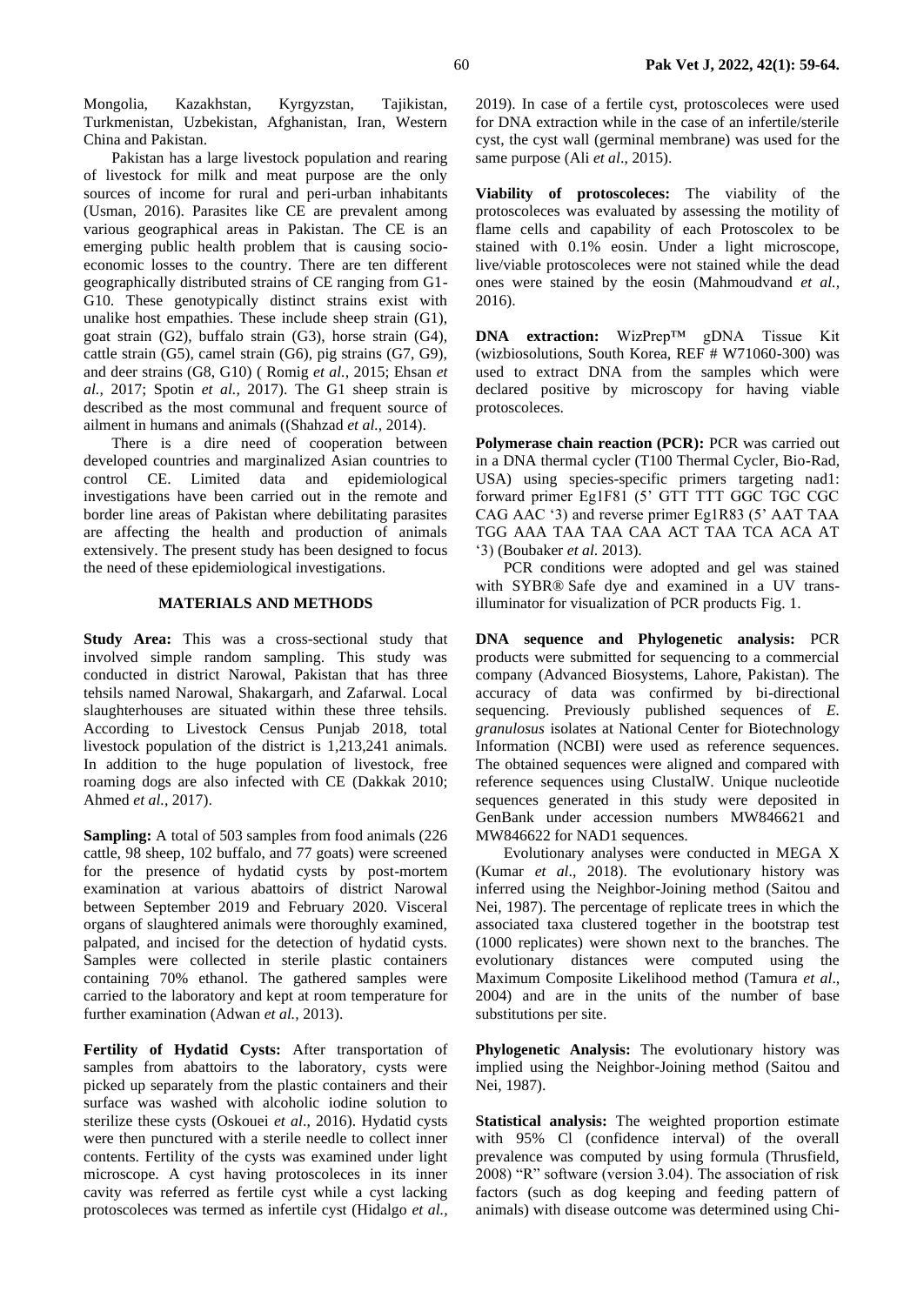square and Fisher's exact test [Table 4.](#page-3-0) Data collected through questionnaire was analyzed using Statistical Package for Social Sciences (ver. 20.0).

## **RESULTS**

**Postmortem examination:** One hundred twenty-five (n=125) hydatid cysts were collected after screening of 503 animals [cattle=81 (64.80%), buffalo=22 (17.60%), sheep=15 (12.00%), goat=7 (5.60%)]. Microscopy found 85 (68%) positive samples (having viable protoscoleces). Other cysts may belong to *Taenia solium* cysticerci (Brunetti and White 2012; Giri and Parija 2012). Out of these samples, 54/85 were fertile, 22/85 were sterile and 9/85 were calcified. DNA extraction was performed on fertile and sterile cysts out of these 85 cysts (n=76). Only 41/76 samples were found having DNA of and amplified a 226-bp fragment in gel electrophoresis. None of the similar amplicons were detected in control negative samples.

**Prevalence of** *E. granulosus* **in district Narowal:** An overall prevalence of *E. granulosus* was noted as 8.15% in district Narowal, Pakistan. Highest prevalence was recorded in Shakargarh (11.04%), followed by Zafarwal (7.69%), and Narowal (6.02%) [Table 1.](#page-2-1) Specie wise and organ wise prevalence of *E. granulosus* is given in [Table](#page-2-2)  [2](#page-2-2) and [Table](#page-2-3) **3** respectively.

**Phylogenetic analysis:** The percentage of replicate trees in which the associated taxa clustered together in the bootstrap test (1000 replicates) are shown next to the branches. This analysis involved 18 nucleotide sequences.

All uncertain positions were removed for each sequence pair (pairwise deletion option). There were a total of 1213 positions in the final dataset. Evolutionary analyses were conducted in MEGA X (Kumar *et al*., 2018) [Fig.](#page-3-1) 2. Results of present study confirmed the presence of E. granulosis in cattle. These results are in common with other studies conducted in surrounding countries like India (Beigh *et al.,* 2021) and Iran (Shahabi *et al.,* 2021). We can estimate that E. granulosis must be circulating in other livestock species as well and more research should be conducted in this domain.

#### **DISCUSSION**

This study showed that out of 503 animals, 38.17% (192/503) were male while 61.82% (311/503) were female. Chi-square analysis revealed that there was a high proportion of female animals brought for slaughtering at various abattoirs. The results corroborated the findings of Iqbal *et al*. (2012) who had conducted a study on small ruminants at Lahore and concluded that 11.2 % male and 12.30% female sheep were infected with *E. granulosus*. Similarly, the rate of infection in female goats was also high with involvement of 7.58% males and 8.25% females (Iqbal *et al*., 2012). Our results differ from that of Khan *et al*. as they recorded that males (9.50%) were more infected with hydatid disease than females (1.96%) in cattle, buffalo, sheep, and goat (Khan *et al*., 2018). Ehsaan *et al*., conducted a gender-wise analysis of Echinococcosis in food animals brought at various abattoirs of Hyderabad and concluded that 9.77% of males and 14.43% of female animals were infected with Cystic Echinococcosis (Ehsan *et al*., 2017).



<span id="page-2-0"></span>**Fig. 1:** PCR based detection of *Echinococcus granulosus* species from cattle (Lane 1-7), buffalo (Lane 8- 12), sheep (Lanes 13 and 17) and goat (Lane 18). Lane M: Molecular ladder; Lane N: Control Negative; Lanes 1, 3, 4, 5, 8, 9, 11, 12, 14, 15, 17, 18.

<span id="page-2-1"></span>**Table 1:** Tehsil wise Prevalence of *E. granulosus* in district Narowal

| Tehsil     | No. of inspected animals | Positive by PCR | Prevalence (%) | $\mathcal{V}^2$<br>,, | Value<br>$\overline{\phantom{a}}$ |
|------------|--------------------------|-----------------|----------------|-----------------------|-----------------------------------|
| Narowal    | 166                      | ۱0              | 6.02           |                       | 0.040                             |
| Shakargarh |                          | i C             | 04. ا          | 6.453                 |                                   |
| Zafarwal   | 156                      | $\epsilon$      | 7.69           |                       |                                   |
| Total      | 503                      | 4.              | 8. I 5         |                       |                                   |

While talking about species wise prevalence of *E. granulosus*, highest prevalence was observed in cattle (12.83%) shadowed by buffalo (6.86%), sheep (4.08%) and goat (1.29%). An overall prevalence of *E. granulosus* was recorded as 8.15%.

<span id="page-2-3"></span><span id="page-2-2"></span>

| Specie of animal       | No. of inspected animals                                                 | Positive by PCR | Prevalence (%) | $X^2$   | P - Value |
|------------------------|--------------------------------------------------------------------------|-----------------|----------------|---------|-----------|
| Cattle                 | 226                                                                      | 29              | 12.83          |         |           |
| <b>Buffalo</b>         | 102                                                                      |                 | 6.86           |         |           |
| Sheep                  | 98                                                                       |                 | 4.08           | 29.070  | 0.000     |
| Goat                   | 77                                                                       |                 | I.29           |         |           |
| Total                  | 503                                                                      | 41              | 8.15           |         |           |
|                        | Table 3: Prevalence of E. granulosus in different organs of food animals |                 |                |         |           |
|                        |                                                                          |                 |                |         |           |
| Organ                  | No. of organs having cyst                                                | Positive by PCR | Prevalence (%) | $X^2$   | P - Value |
| Liver                  | 84                                                                       | 30              | 35.71          |         |           |
| Lungs                  | 24                                                                       | 08              | 33.33          |         |           |
| Both (Liver and Lungs) | 15                                                                       | 03              | 20.0           | 142.106 | 0.000     |
| No Cyst found          | 380                                                                      | 00              | 00.0           |         |           |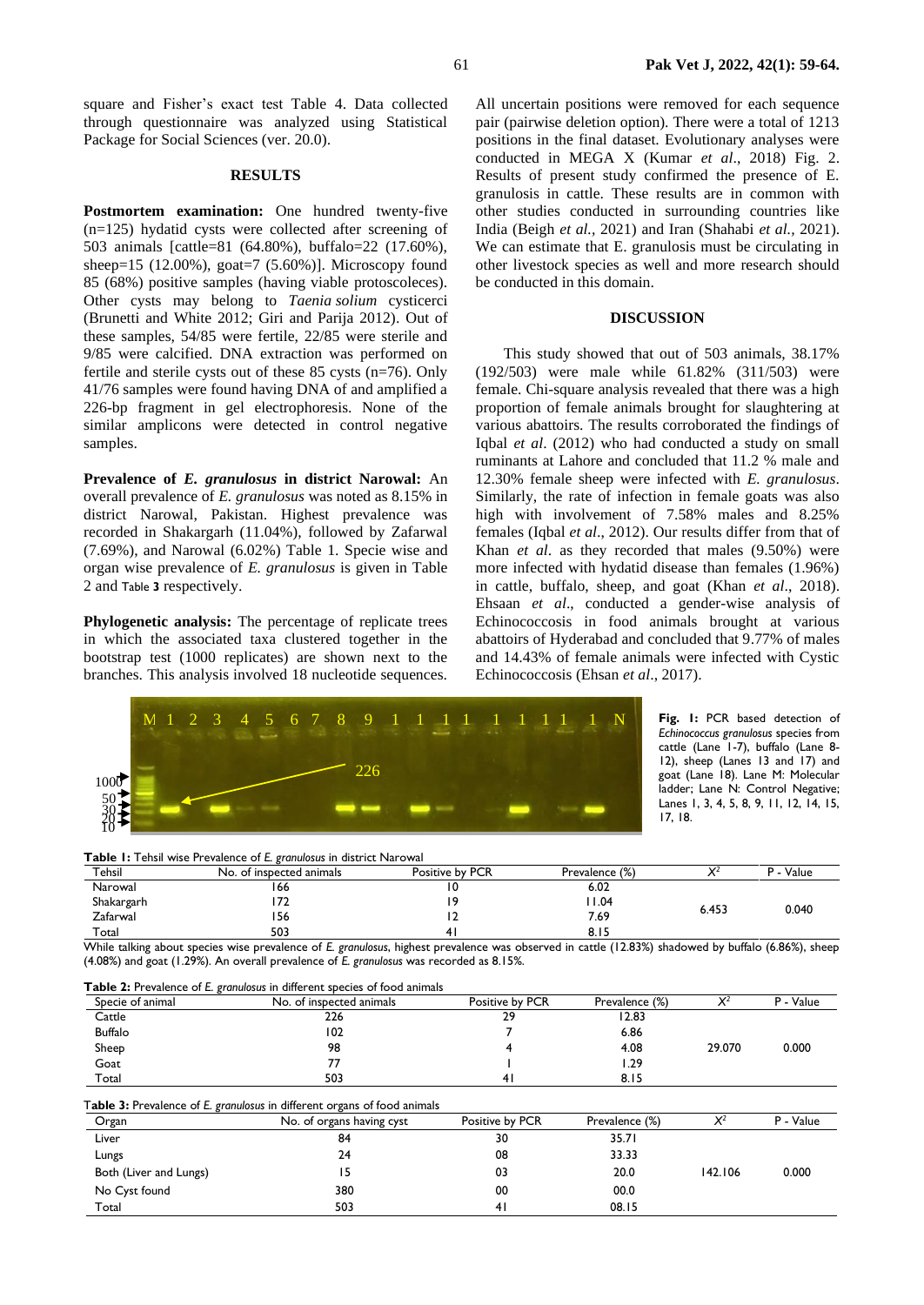**Evaluation of risk factors:** Collected data were analyzed through chi-square using Statistical Package for Social Sciences (SPSS).<br><sup>38</sup> —— KT001404.1 Echinococcus granulosus Dog Tunisia



*Echinococcus granulosus* isolates from Pakistan compared to reference sequences of different *Echinococcus* species in NCBI database.

<span id="page-3-1"></span>**Fig. 2:** Phylogenetic relationships of

<span id="page-3-0"></span>**Table 4:** Detailed analysis of the respondent responses collected through Questionnaire

|                      |                    | No. of          |         | $P -$ |
|----------------------|--------------------|-----------------|---------|-------|
| Variable             | Response           | Positive/       | $X^2$   | Value |
|                      | Male               | Total<br>14/192 |         |       |
| Animal gender        |                    | 27/311          | 0.306   | 0.619 |
|                      | Female<br>$\leq$ 1 | 2/69            |         |       |
|                      | 2                  | 11/167          |         |       |
| Age (years)          | 3                  | 12/151          | 8.029   | 0.045 |
|                      | $\geq 4$           | 16/116          |         |       |
|                      | Yes                | 41/125          |         |       |
| Hydatid Cyst         | No                 | 0/378           | 134.987 | 0.000 |
|                      | Fertile            | 31/54           |         |       |
| Cyst Type            | Sterile            | 8/22            | 237.861 | 0.000 |
|                      | Calcified          | 2/9             |         |       |
|                      | Mixed              | 36/415          |         |       |
| Herd Type            | Single             | 5/88            | 0.869   | 0.519 |
|                      | Yes                | 4/154           |         |       |
| Dewormer usage in    | No                 | 30/202          | 20.713  | 0.000 |
| animals              | Do not Know        | 7/147           |         |       |
|                      | Grazing            | 22/118          |         |       |
| Feeding pattern      | Confined           | 5/130           | 22.983  | 0.000 |
|                      | Mix                | 14/255          |         |       |
|                      | Yes                | 33/217          | 25.382  |       |
| Dog keeping          | No                 | 8/286           |         | 0.000 |
|                      | Hunting            | 5/36            |         |       |
| Reason for keeping   | Watch dog          | 26/133          | 37.463  | 0.000 |
| dog                  | Companion/pet      | 3/45            |         |       |
| Dogs accompany the   | Yes                | 31/154          | 42.981  | 0.000 |
| herd while grazing   | No                 | 3/60            |         |       |
| Deworming of dog     | Yes                | 8/87            | 38.549  | 0.000 |
|                      | No                 | 26/127          |         |       |
| Dog feeding with     | Yes                | 33/166          | 45.530  | 0.000 |
| viscera              | No                 | 1/48            |         |       |
| Free roaming of dog  | Yes                | 30/179          | 30.891  | 0.000 |
|                      | No                 | 4/35            |         |       |
| Proper disposal of   | Yes                | 5/61            | 36.520  | 0.000 |
| dog feces            | No                 | 29/153          |         |       |
| Presence of stray    | Yes                | 41/485          | 1.657   | 0.385 |
| dogs in community    | No                 | 0/18            |         |       |
| Presence of other    | Yes                | 37/359          | 7.781   | 0.004 |
| dogs at grazing site | No                 | 4/144           |         |       |
| Home slaughtering    | Yes                | 7/130           | 1.792   | 0.199 |
|                      | No                 | 34/373          |         |       |
| Disposal of offal    | Buried/burn        | 2/61            | 2.278   | 0.320 |
|                      | Leftover/scavenge  | 5/63            |         |       |
| Meat inspection      | Yes                | 0/I             | 1.554   | 0.460 |
|                      | No                 | 7/125           |         |       |
|                      | ≤3 km              | 5/42            |         |       |
| Distance from the    | 4-5 km<br>6-10 km  | 16/97<br>10/110 | 15.971  | 0.003 |
| nearest abattoir     | $\geq$   km        | 7/174           |         |       |
|                      | Do not know        | 3/80            |         |       |
|                      |                    |                 |         |       |

Iqbal *et al*. (2012) conducted a study in Lahore, Pakistan on the estimation of hydatidosis prevalence and found 8.85% prevalence in sheep and 6.21% in goats. In Quetta, Ahmad *et al*. (2006) has calculated 46.74% prevalence of hydatidosis in sheep. Cattle prevalence was (56.6%) as compared to another species of cattle called *E. multilocularis* (43.3%) (Ali *et al*., 2015). The highest prevalence of *Echinococcus granulosus* in cattle were (12.83%), followed by buffalo (6.86%), sheep (4.08%), and goat (1.29%). During 2004-2008, Latif *et al*. (2010) have also reported 15.18% prevalence in cattle, 11.19% in buffalo, 7.52% in sheep, and 5.48% in goat. Our study differs with that of Latif (2009) as they have estimated the highest prevalence in camels (17.29%), followed by sheep (7.52%), buffalo (7.19%), cattle (5.18%), and goat (5.48%). In another study, the prevalence of hydatidosis was found to be 3.24% in sheep and 2.44% both in goat, and cattle (Mustafa *et al*. 2015). Surhio *et al*. (2011) found 10.6% prevalence of hydatidosis in sheep and 10.2% in goat. Shahzad *et al.* (2014) conducted an epidemiological study in three districts of Punjab including Lahore, Jhang and Okara and reported highest prevalence in buffalo (60.46%), followed by cattle (45.45%), sheep (20%) and goat (20%). Highest prevalence of Echinococcosis was estimated and reported in buffalo (5.25%) followed by cattle (3.43%), sheep (2.20%) and goat (1.76%) (Khan *et al*., 2020). Similarly, Khan *et al*. (2021) have conducted a prevalence study in the province of Khyber Pakhtunkhwa (KPK) and recorded highest prevalence of hydatid cysts in buffaloes (15.88%) shadowed by cows (15.79%), sheep (15.38%), and goats (3.25%). These differences could be related to geographical locations, age of studied animals and sample sizes.

There are mainly two organs infected with hydatid cysts, which are the liver and lungs. This study found liver infectivity (35.71%) and lungs (33.33%) while both liver and lungs involvement were found in 20% cases. Shahzad *et al*. (2014) found 37.5% prevalence in liver and 57.14% in lung samples. Latif (2009) recorded the organ wise prevalence (%) of *Echinococcus granulosus* for cattle (84.51, 15.48), buffaloes (51.71, 48.29), goats (66.18, 32.60), sheep (67.81, 32.19) and camels (83.33, 16.66) in liver and lungs respectively. The prevalence of hydatid cysts was higher in liver as compared to lungs. In 2006,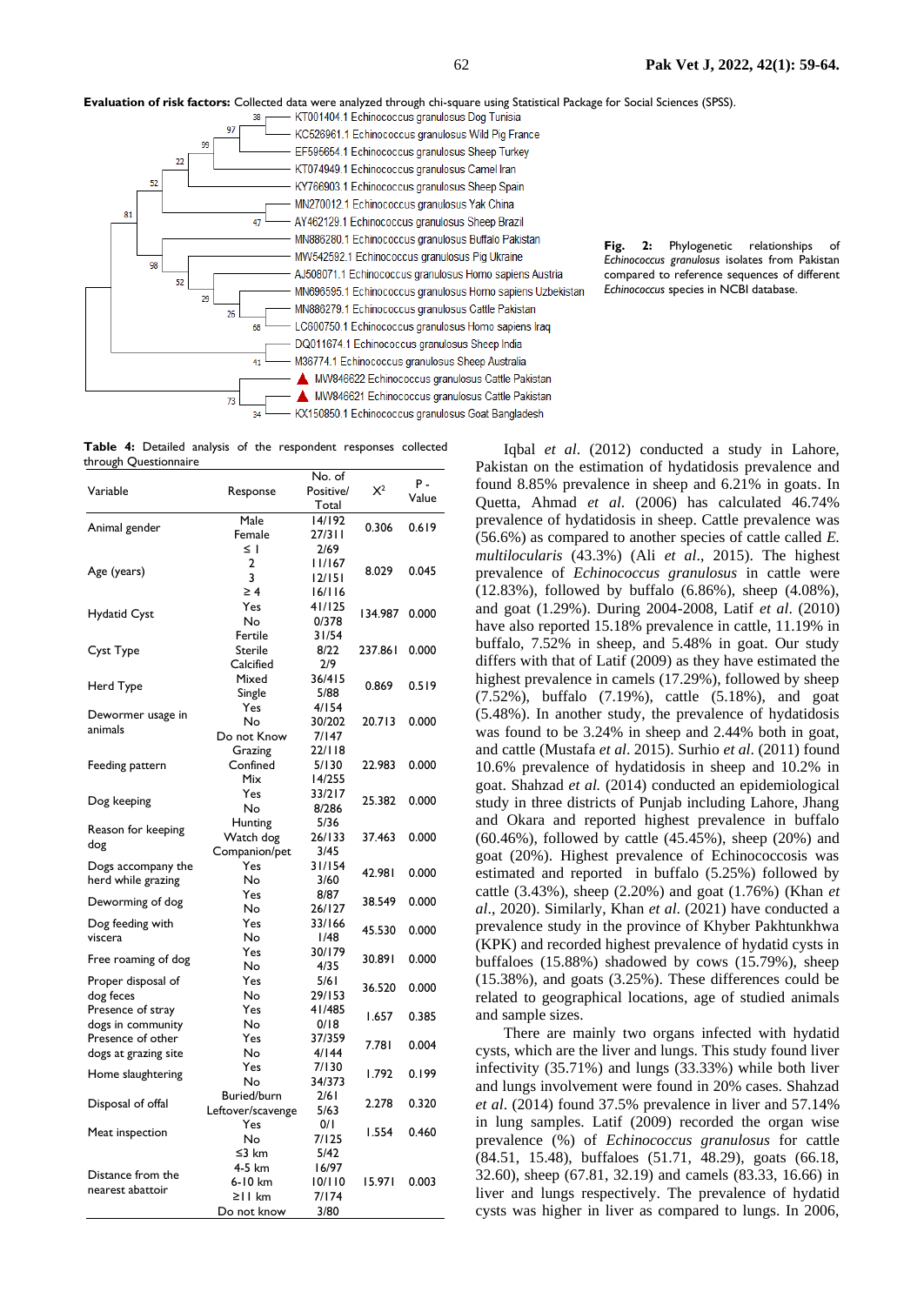Ahmed and co-workers stated the prevalence of hydatidosis in sheep liver as 46.74% and goat liver as 23.28% (Ahmed *et al*. 2006). Mehmood *et al*. ( 2020) conducted a comprehensive study on prevalence of Echinococcosis in Punjab and observed liver as the most preferred site for cyst localization followed mainly by lungs. Microscopy is an excellent screening test for Echinococcosis. Various parameters like fertility and viability of hydatid cysts can be detected through this method. However, in order to confirm the species, one must go for PCR (Moro and Schantz, 2009; Ergin *et al*., 2010).

Another study revealed the percentage prevalence of hydatid cysts based on the type of cyst (fertile, sterile, calcified) in cattle 52.5 (42/80), 11.25 (9/80), 7.5 (6/80), buffalo 26.08 (6/23), 39.13 (9/23), 8.69 (2/23), sheep 33.33 (5/15), 20 (3/15), 0 (0/15), and goat 14.28 (1/7), 14.28 (1/7), 14.28 (1/7) respectively. Latif (2009) conducted a similar study and noted the prevalence (%) of hydatid cysts on the basis of fertile, sterile, calcified, and under-developed in sheep 86.40, 6.40, 4.80, 2.40, goats 79.09, 6.36, 5.45, 9.09, cattle 75.24, 14.85, 3.96, 5.94, buffaloes 84.31, 9.80, 4.90, 0.98 and camels 95, 2, 1, 2 respectively. Manterola *et al*. (2006) found fertility rates of hydatid cyst in sheep as 37% for liver and 26% for lung, while in water buffalo, it was 46% for liver and 44% for lung.

In the present study, animals were divided into four age groups.  $\leq 1$ , 2, 3 and  $\geq 4$  years. First group ( $\leq 1$ ) was comprised of 13.71% (69/503) animals while highest number of animals, 33.20% (167/503), were found in second age group. Animals with 3 years of age were 30.01% (151/503) while 31.21% (157/503) were having age ≥4 years. Statistical analysis showed that animals older than 4 years of age are significantly associated (pvalue < 0.05) with the positivity of disease. Surhio *et al*. (2011) estimated that sheep older than 2 years of age are greatly infected (16%) with *E. granulosus*, followed by sheep having age between 1 to 2 years (7.24%). Sheep having age less than 1 year showed least potential of disease  $(2.05\%)$ . Ali *et al.*  $(2015)$  found  $\langle$ 1-year animals as 11.29 %, 1-5 years as 12.32% and >5 years as 28.26% having CE.

**Conclusions:** It is concluded that owing to the presence of socio-economic conditions favorable for hydatidosis and maintenance of high level of infection in cattle and sheep, hydatidosis is one of the most important diseases in the study area. The findings of the present study reflect the economic and zoonotic impact of hydatidosis which deserves serious attention by the various stakeholders in order to reduce losses to livestock sector and safeguard the public health. Establishment of policy on dog keeping and handling including registration, treatment and elimination of stray dogs, promoting construction of abattoirs with their appropriate disposal pits with obligatory meat inspection services are highly essential. Furthermore, detailed investigation into the basic local epidemiological factors governing the spread of hydatidosis in the region is recommended.

**Authors contribution:** QM, URZ, MY and AI conceived the study, drafted the manuscript, prepared the

questionnaire, performed the statistical analysis and revised manuscript. QM and SK performed experiments in laboratory. SK and AI entered data and filled questionnaires, SS and SI provided intellectual inputs. All authors read and approved the final manuscript. All authors have read and agreed to the published version of the manuscript.

**Funding:** This research received no external funding. The study was conducted under the Research funding provided by Higher Education Commission (HEC) of Pakistan under HEC-NRPU program.

**Institutional review board statement:** The study was conducted according to the guidelines of the "Animal care & Use committee (ACUC) and approved by the Institutional Re-view Board of the University of veterinary & Animal Sciences, Pakistan. Informed verbal consent was obtained from all subjects involved in the study.

**Acknowledgments:** The authors are thankful to all the livestock farmers and slaughterhouse workers for providing the required information and lab workers for their assistance in experiments. Authors are also thankful to Dr. Waqas Ahmad (Assistant Professor, Epidemiology) for revising the manuscript for important intellectual contents and Prof. Dr. Julian Parkhill, University of Cambridge for his insightful inputs and language improvement.

#### **REFERENCES**

- Adwan G, Adwan K, Bdir S, *et al*., 2013. Molecular characterization of Echinococcus granulosus isolated from sheep in Palestine. Experim Parasitol 134:195-9.
- Ahmed H, Ali S, Afzal MS, *et al*., 2017. Why more research needs to be done on echinococcosis in Pakistan. Infec Dis of Pov 6:90.
- Ali I, Panni MK, Iqbal A, *et al*., 2015. Molecular characterization of echinococcus species in Khyber pakhtunkhwa, pakistan. Acta Sci Vet 43:1-7.
- Arbabi M, Pirestani M, Delavari M, *et al*., 2017. Molecular and morphological characterizations of echinococcus granulosus from human and animal isolates in Kashan, Markazi Province, Iran. Iran J Parasitol 12:177.
- Beigh A, Darzi M, Bashir S, *et al*., 2021. Epidemiological and molecular characterization of echinococcus granulosus isolated from small ruminants in Kashmir Valley, India. Iran J Parasitol 16:357.
- Boubaker G, Macchiaroli N, Prada L, *et al*., 2013. A multiplex PCR for the simultaneous detection and genotyping of the Echinococcus granulosus complex. PLoS Negl Trop Dis 7:e2017.
- Brunetti E and White AC, 2012. Cestode infestations: hydatid disease and cysticercosis. Infec Dis Clin 26:421-35.
- Dakkak A, 2010. Echinococcosis/hydatidosis: a severe threat in Mediterranean countries. Vet Parasitol 174:2-11.
- Ehsan M, Akhter N, Bhutto B, *et al*., 2017. Prevalence and genotypic characterization of bovine Echinococcus granulosus isolates by using cytochrome oxidase 1 (CO1) gene in Hyderabad, Pakistan. Vet Parasitol 239:80-5.
- Ergin S, Saribas S, Yuksel P, *et al*., 2010. Genotypic characterisation of *Echinococcus granulosus* isolated from human in Turkey. African J Microbiol Res 4:551-5.
- Giri S and Parija SC, 2012. A review on diagnostic and preventive aspects of cystic echinococcosis and human cysticercosis. Trop Parasitol 2:99.
- Hidalgo C, Stoore C, Strull K, *et al*., 2019. New insights of the local immune response against both fertile and infertile hydatid cysts. PLoS One 14:e0211542.
- Iqbal H, Maqbool A, Lateef M, *et al*., 2012. Studies on hydatidosis in sheep and goats at Lahore, Pakistan. J Anim Plant Sci 22:894-7.